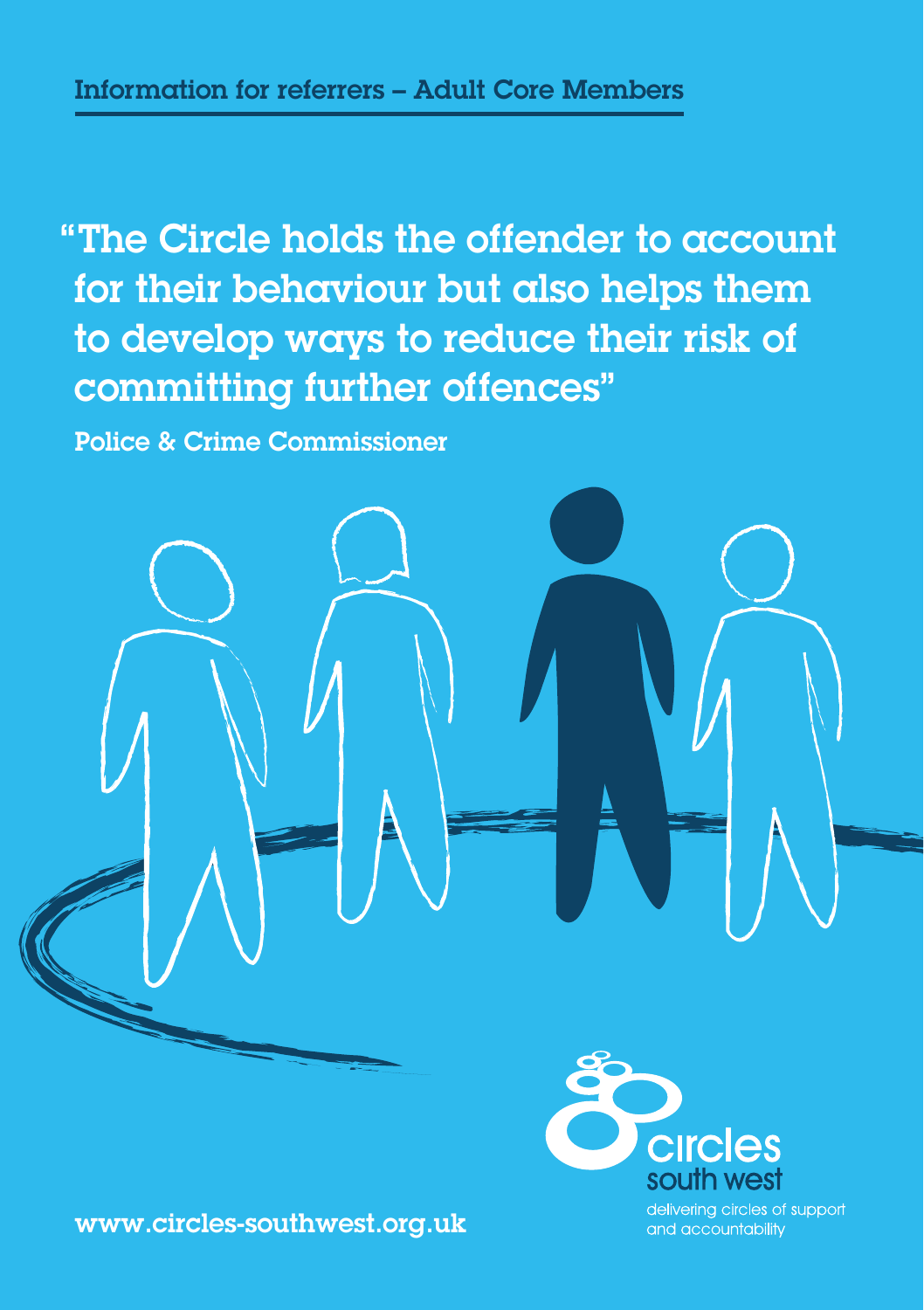## How Circles work

1 Core Member convicted of a sexual offence or has engaged in harmful sexual behaviour

Communities protected from the damage caused by sexual offending

9

2

Circle created to include Core Member and specially trained community volunteers

Core Member enabled to identify risk and be safe in the community

8

3

Meetings take place regularly to provide support and accountability

4 Core Member takes responsibility for actions and how they affect others

#### 7

Circle regularly reviews progress and shares findings with public protection agencies

#### 6

Core Member encouraged to take up safe hobbies and work opportunities

#### 5

Volunteers help Core Member to manage thought patterns and behaviour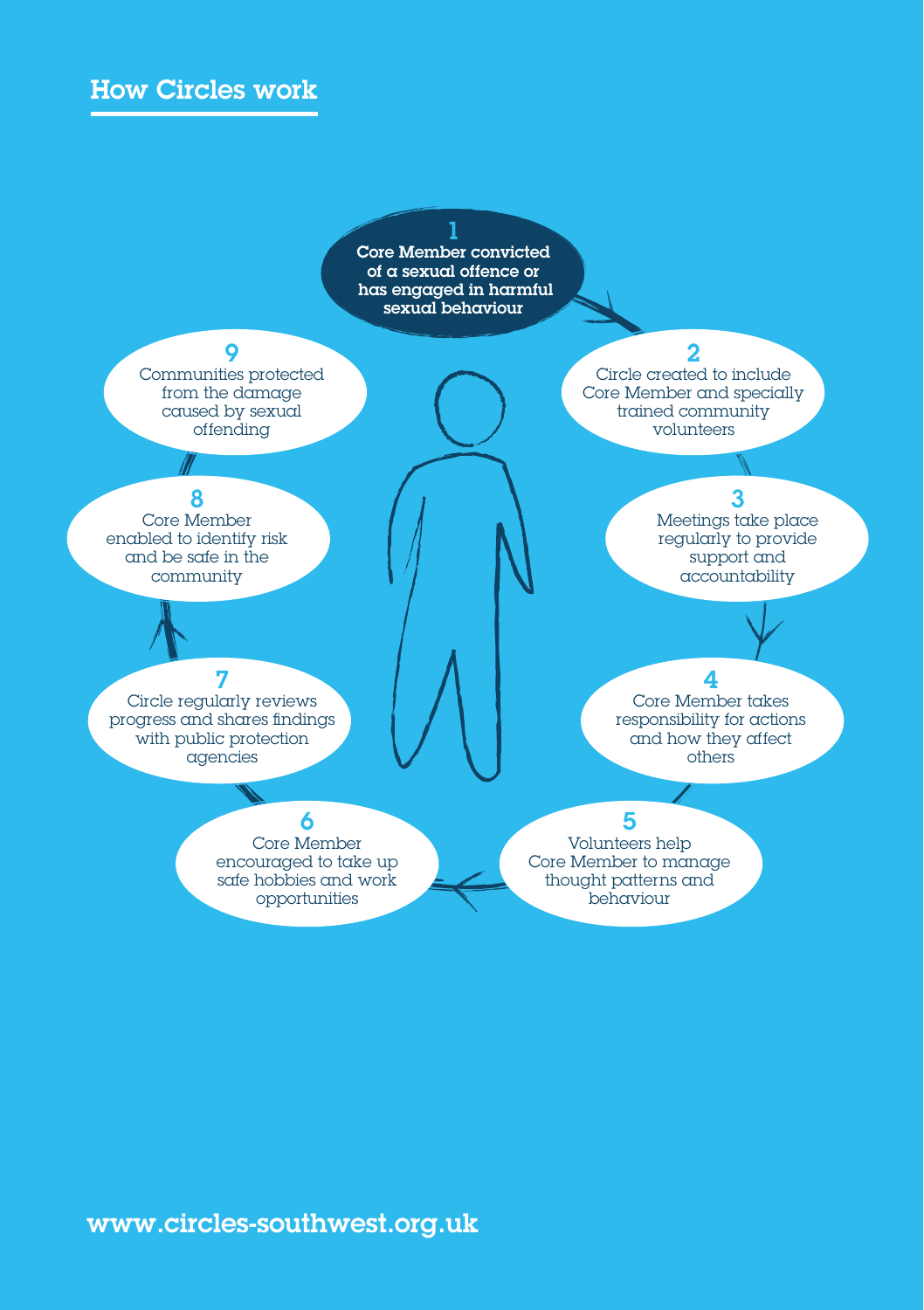#### No more victims

Circles South West works in partnership with statutory services to assist in risk management of those who have perpetrated sexual harm and/or are registered sex offenders by providing Circles of Support and Accountability (CoSA). Referred individuals will usually be living in the community, though in some areas we have capacity to offer support starting in prison. Our mission is 'No More Victims' and reducing reoffending our objective.

#### Circles can enhance the work of statutory partners by:

- Addressing the significant gap in provision of long-term support/ monitoring of high-risk offenders.
- Tailoring support networks specific to need and risk.
- $\blacksquare$  Providing a service to the police after end of supervision.
- Providing an essential source of intelligence, information, monitoring and support.
- Contributing to ongoing riskassessment and risk-management plans.

A Circle offers support and holds individuals to account for their behaviour, attitudes and thoughts. Each Circle is designed in response to the individual's risk and needs according to an assessment made in conjunction with referrer and statutory partners.

Each Circle is managed by a qualified criminal justice professional, experienced in working with those who have sexually offended/harmed and comprises up to five volunteers and one "Core Member". Our volunteers are required to undergo mandatory training and vetting procedures to ensure suitability for this role. They meet with the Core Member regularly (usually once a week at the start of the Circle) for 12 to 18 months in a risk-assessed, confidential, community venue.

### Volunteers will help the Core Member to reintegrate safely and responsibly into the community by:

- Addressing practical matters, such as housing, employment, disclosure, self-management, distorted thinking and risky behaviours.
- Offering a 'safe', non-judgemental environment to meet and talk, build social skills, reduce isolation and increase confidence and self-esteem.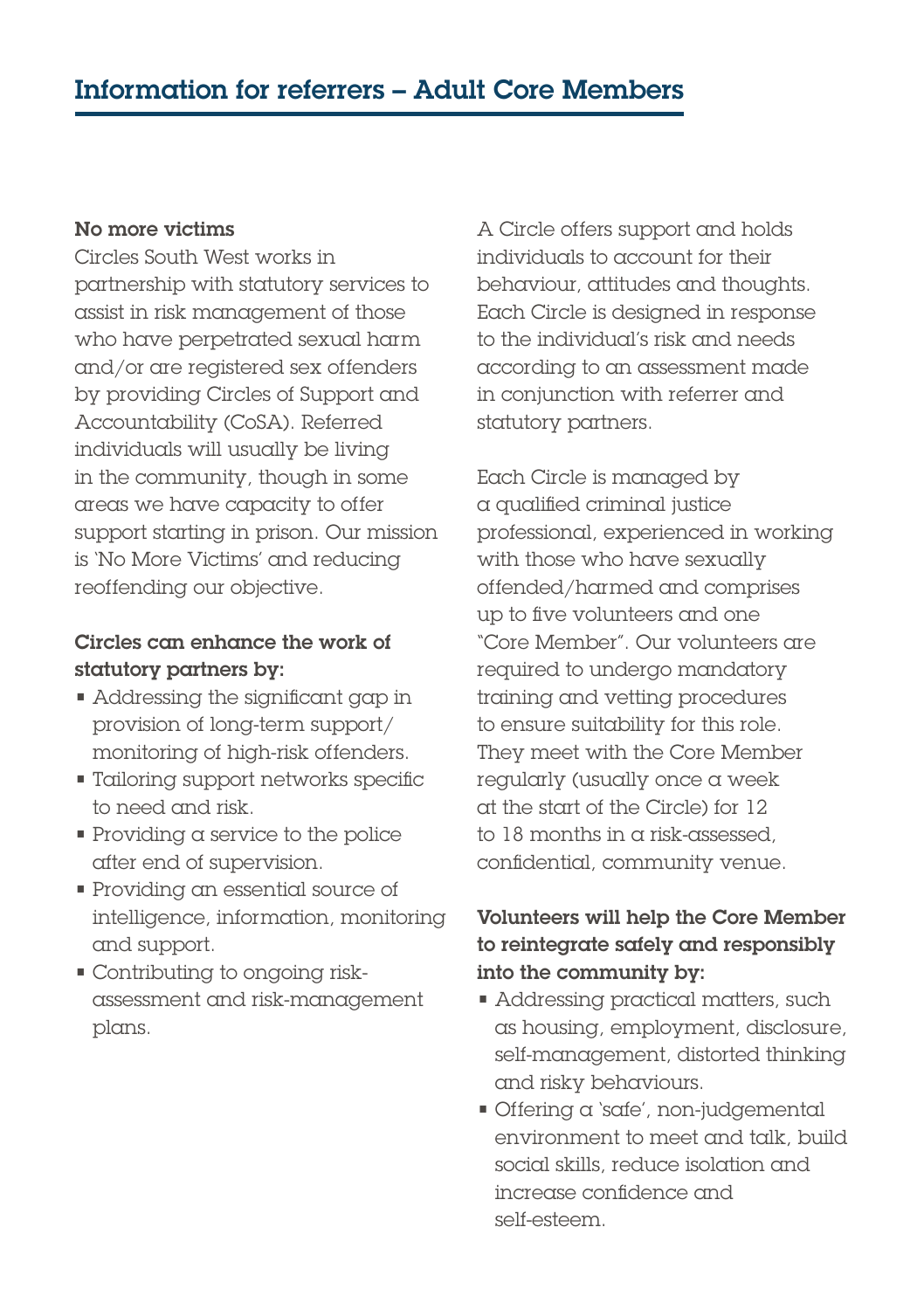Circle objectives are achieved by offering the Core Member a safe space in which to explore their law-abiding and purposeful future goals, develop social skills and consider appropriate employment, volunteering and social opportunities.

Referrals can be made by police, probation, youth offending services and health professionals. Referrer involvement is central to the success of each Circle.

The local coordinator will undertake interviews with the Core Member to share information about the process, assess risk, need and motivation. Prospective Core Members must be committed to no further offending and be prepared to discuss themselves, previous history, any relapse prevention plans and risk management within the Circles. Offender managers are required to participate in the initial meeting and quarterly reviews thereafter.

The central ethos of Circles is honesty and transparency. Core Members must consent for information about themselves to be shared confidentially between the referrers, coordinator and volunteers. Volunteers take minutes of each meeting and these are forwarded via the coordinator to the referrer/offender managers.

There is no set agenda for meetings, rather an emphasis on looking towards positive change and moving away from offending or harmful sexual behaviour. Discussions about what led to criminal behaviour and how s/he will desist in the future are encouraged, learning from any treatment and sharing their Relapse Prevention Plan.

Our volunteers are trained to understand risk management, encouraged to appropriately challenge the Core Member and report any progress and concerns to the coordinator so that these can be forwarded rapidly to offender managers/referring agency.

#### We invite an initial telephone discussion with the relevant local coordinator prior to referral.

All referrals meeting the stated criteria will be considered with priority given to those assessed as high or very high risk of serious harm and/or reconviction, in consultation with the local MAPPA Coordinator.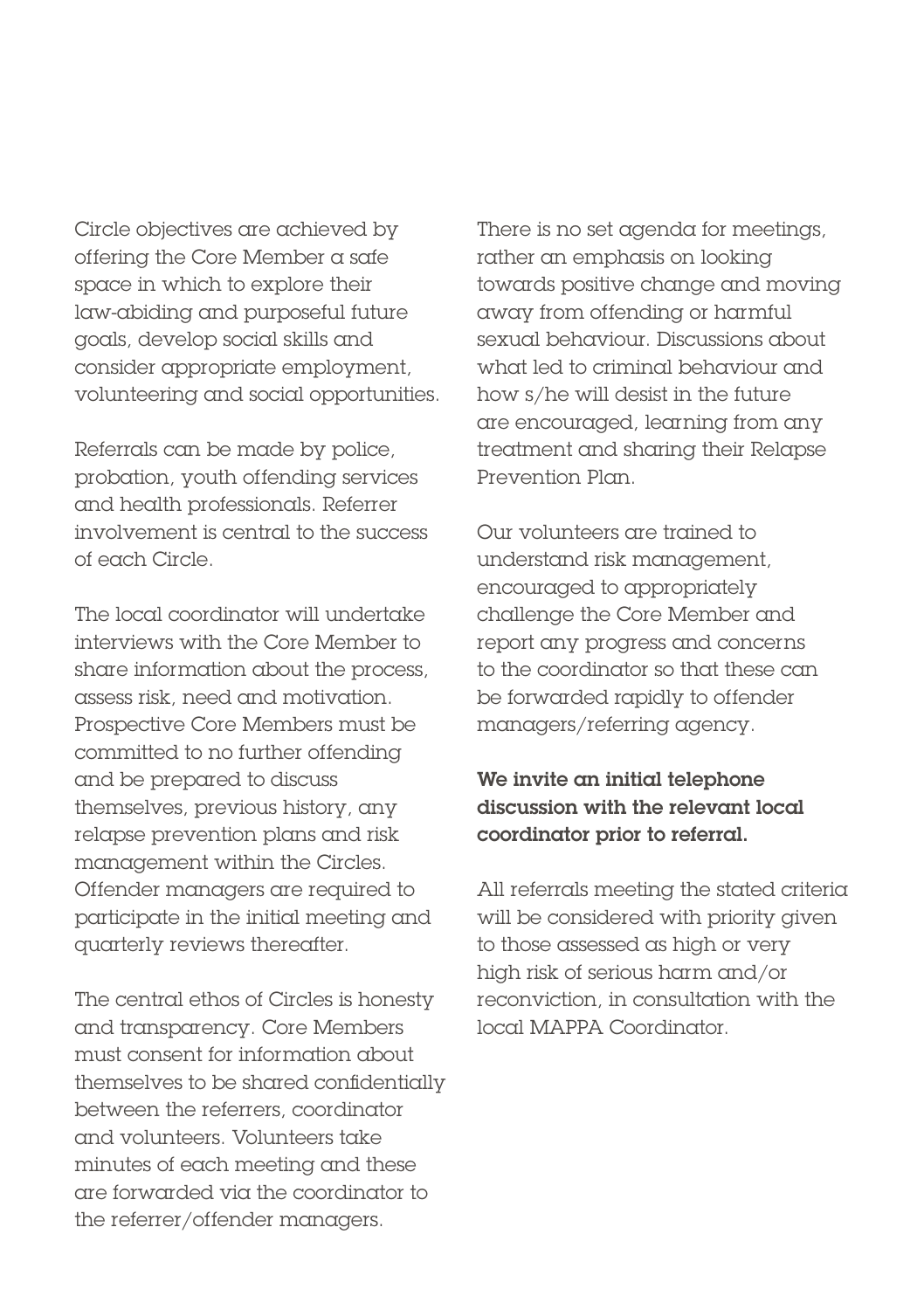# Eligibility

| Offence type: sexual                            | Current conviction for a sexual offence against<br>child or adult – includes non-contact offences.<br>Historic sexual offences may also be considered<br>if relevant risk and need criteria met. Convictions<br>for contact offences are prioritised but non-contact<br>convictions will be considered where there is<br>evidence of escalating risk and high need |
|-------------------------------------------------|--------------------------------------------------------------------------------------------------------------------------------------------------------------------------------------------------------------------------------------------------------------------------------------------------------------------------------------------------------------------|
| Risk classification<br><b>OASys:</b><br>RM2000: | Medium, high or very high risk of serious harm.<br>All risk classifications will be considered in<br>recognition that RM2000 is a static assessment tool                                                                                                                                                                                                           |
| Gender                                          | Any                                                                                                                                                                                                                                                                                                                                                                |
| Age                                             | Over 21 years*                                                                                                                                                                                                                                                                                                                                                     |
| Attitudes and beliefs                           | Acknowledges that s/he has committed<br>harmful sexual behaviour                                                                                                                                                                                                                                                                                                   |
| Status                                          | Statutory supervision by probation and/or police<br>(eg. registered sex offender).                                                                                                                                                                                                                                                                                 |

Notes: Please discuss suitability with Circles South West before completing the referral form if there are issues relating to mental health, learning difficulties, personality disorder, substance misuse, etc. We have adapted the model for those with an intellectual disability who have a conviction for a sexual offence or a Mental Health Treatment Order for harmful sexual behaviour. Contact us for more information. We are delivering a similar Young People's Service for 14 to 20-year-olds who have been convicted of sexual offending and/or display harmful sexual behaviour. Contact us for more information.